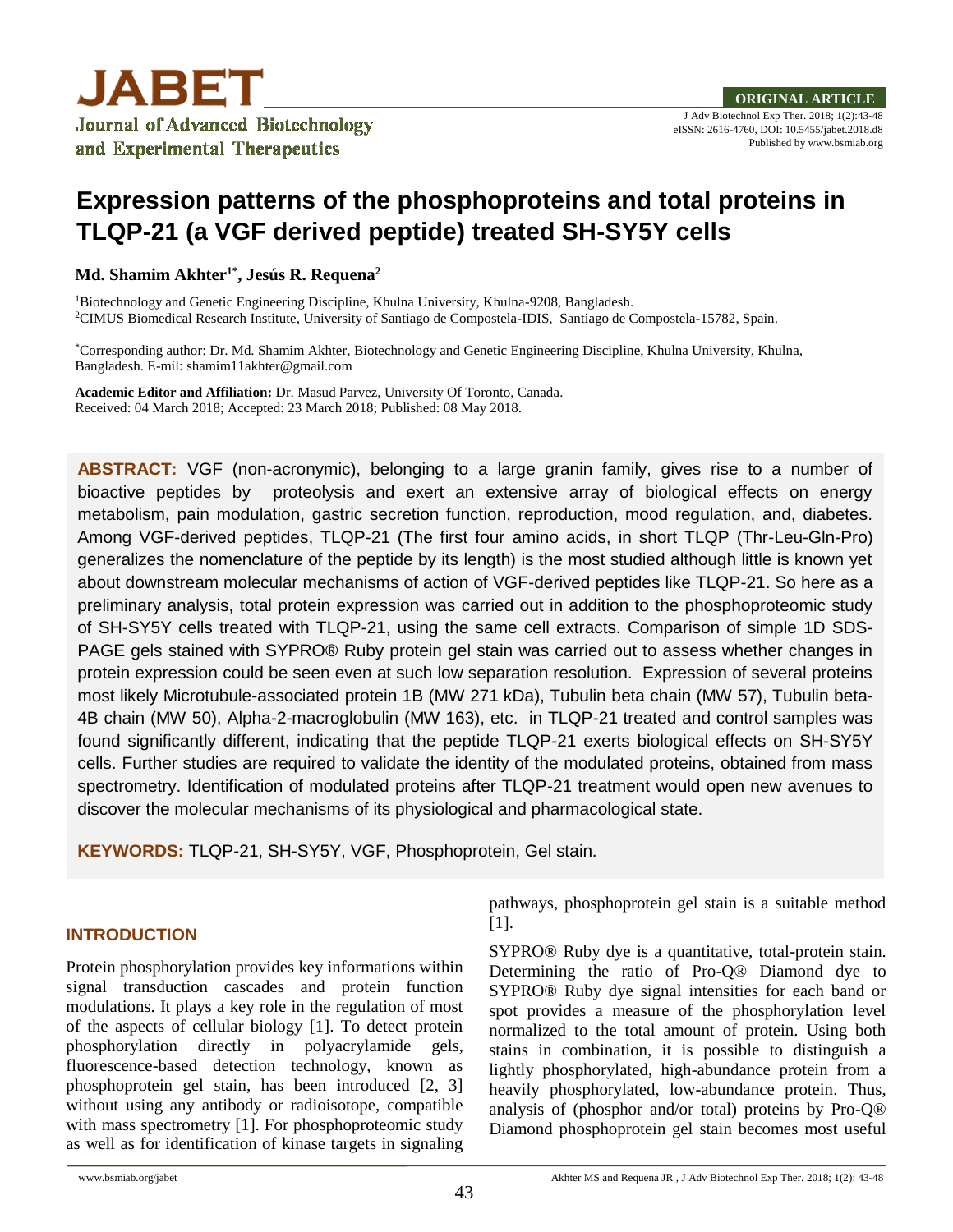as well as most effective when used in combination with SYPRO® Ruby protein gel stain.

VGF (a non-acronymic name) is not to be confused with VEGF (vascular endothelial growth factor). The VGF gene was first recognized as a nerve growth factor (NGF) responsive gene. NGF33.1, a nervous system-specific mRNA was cloned by treatment of PC12 cells with NGF. For the first time, in 1985 Levi et al. [4] designated the clone corresponding to the NGF-inducible mRNA as VGF, after successful clarification of the nucleic acid as well as amino acid sequences of the NGF33.1 cDNA clone. The term 'VGF' was coined very interestingly as the selection of this clone was from plate **V** of the nerve **G**rowth **F**actor induced PC12 cell cDNA library [4, 5].

From VGF, several peptides are derived like APPG-40, APPG-37, GRPE-37, NERP-1, NERP-2, NAPP-129 (VGF 20), VGF 18, HFHH-51 (VGF 6), HHPD-1, AQEE-30 (Peptide V), LQEQ-19, TLQP-21 and TLQP-62 (VGF 10). Out of these peptides, TLQP-21 is of great importance because of its several physiological roles. TLQP-21 plays vital roles in the following physiological actions: Energy expenditure [6, 7, 8] metabolic functions [6, 15], glucose-stimulated insulin secretion (GSIS) [9], nociception [10, 11, 12], blood pressure/hypertension regulation [13], gastric contractility [14, 15], regulation of gastric acid secretion [16, 17, 18], reproduction [19, 20], stress [21, 22], neuroprotective agent [22], anorexia [6, 7]. To the best of our knowledge, no proteomic or phosphoproteomic studies have yet focused on the effect of VGF derived bioactive peptide TLQP-21 on signaling pathways in SH-SY5Y cells.

Taken together all these in considerations, a study on the expression of phosphoproteins and total proteins in TLQP-21 treated SH-SY5Y cells was conducted to conclude whether modulation in protein expression could be found using Pro-Q® Diamond phosphoprotein gel stain, in conjunction with SYPRO® Ruby protein gel stain.

# **MATERIALS AND METHODS**

# **TLQP-21**

TLQP-21 (human, molecular weight 2490.88 Da) and modified TLQP-21 (human) containing biotin at Nterminus and a cysteine residue at the C-terminus with total molecular weight 2820.32 Da, were purchased from ChinaPeptides Co. Ltd., Shanghai. The purity >95% of the both peptides, TLQP-21 and biotinlyted TLQP-21 were confirmed by HPLC and MS analysis. It was in the form of white lyophilized powder and stored at -21˚C immediately upon arrival for short time storage and at - 80˚C for long term storage, as per instruction of the

supplier. The peptide sequence is TLQPPSALRRRHYHHALPPSR

Thr - Leu - Gln - Pro - Pro - Ser - Ala - Leu - Arg - Arg - Arg - His - Tyr -His - His - Ala - Leu - Pro - Pro - Ser – Arg

TLQP-21 solutions were constituted by dissolving the lyophilized powder in filtered (0.22 μm, Millex, Merck Millipore Ltd.) PBS, and were used instantly or was kept at -80 ˚C for long term storage.

# **SH-SY5Y cell culture**

SH-SY5Y (European Collection of Cell Cultures, ECACC; catalog number-94030304) is a thrice cloned  $(SK-N-SH \rightarrow SH-SY \rightarrow SH-SY5 \rightarrow SH-SY5Y)$  subline of the neuroblastoma cell line SK-N-SH which was established in 1970 from a metastatic bone tumor of a four year-old female with neuroblastoma [24, 25]. As per standard protocol, the cells were always used at less than 20 passages and were grown in 100×20 mm Falcon Petri dishes (Life Sciences) on a culture medium composed of 1:1 F12 HAM (Sigma Aldrich) and Earle's Balanced Salt Solution (EBSS) (Sigma Aldrich), which was supplemented with 1% Penicilin-Streptomicin (P/S) (Invitrogen), 15% fetal bovine serum (FBS) (Gibco), 1% Non-Essential Amino Acids (NEAA) (Sigma Aldrich) and 1% Glutamine (Gln) (Sigma Aldrich). And for optimum growth, 5% CO2-humidified incubator was kept at 37 ˚C.

# **Phosphoprotein gel staining**

SH-SY5Y cells in Petri dishes with confluent growth were incubated for 6 hours with the peptide TLQP-21 at a concentration of 1μg/ml. Then the cell homogenates were prepared as discussed above. As control, cells without peptide incubation were grown, then homogenized under the same conditions as treated cells.

Cell homogenate samples (20 μl) were boiled in 2X Laemmli buffer (Bio-Rad) for 10 minutes at 100 ˚C, spun, and loaded to SDS-PAGE gel. After electrophoresis (200V, 01h), the gels were washed in dH2O for 10 minutes. Then the gels were kept with fixing solution composed of 50% methanol and 10% acetic acid in an orbital shaker step at 50 rpm for half an hour at room temperature. The fixation step was repeated once. Followed by washing the gel with water three times each for ten minutes, the gels were incubated for one and half hour with Pro-QR Diamond (Invitrogen) gel stain in the dark with agitation at 50 rpm. The gels were then destained with Pro-QR Diamond phosphoprotein gel destaining solution (20 % acetonitrile, 50 mM sodium acetate, pH 4) for 30 minutes with shaking. The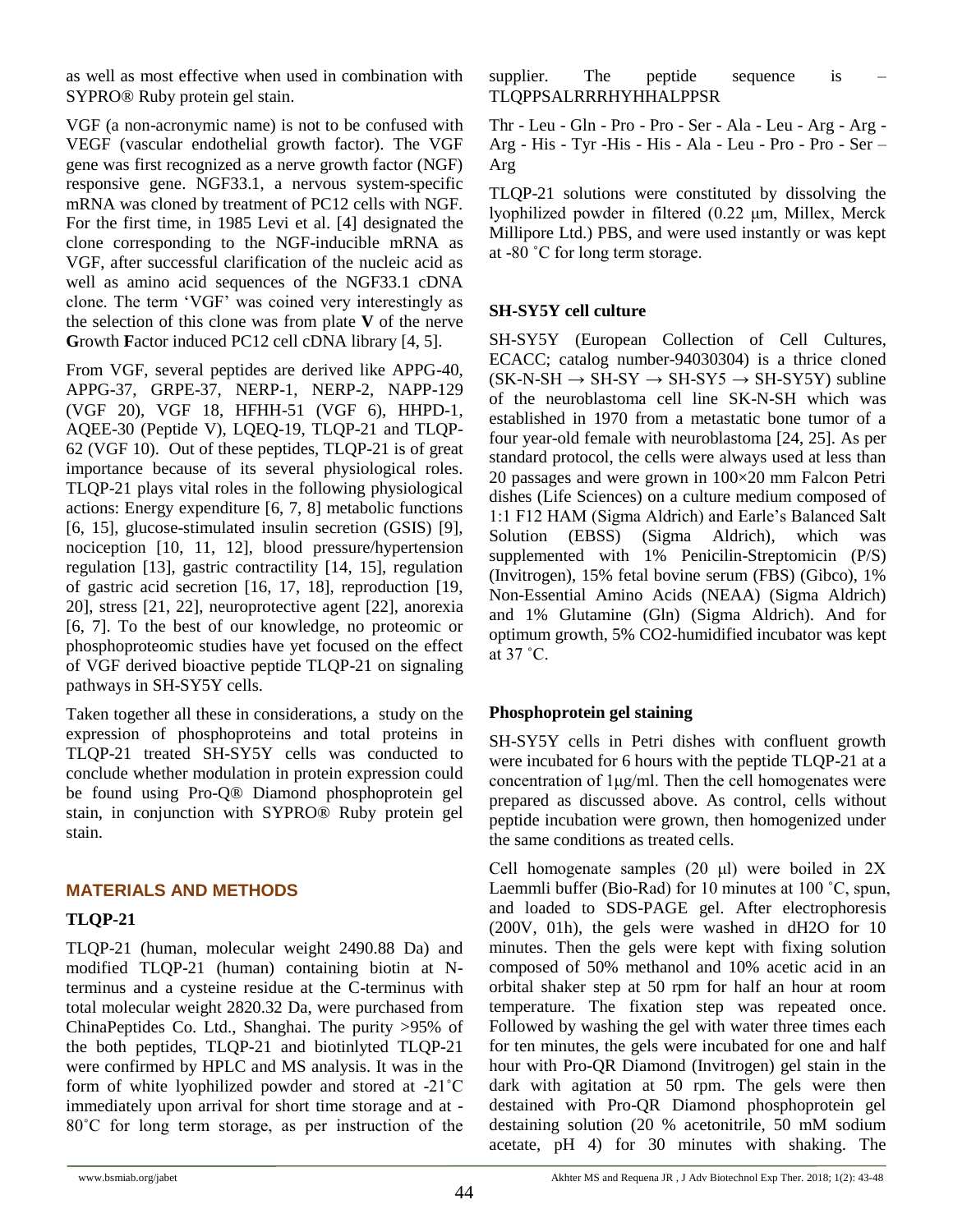destaining procedure was repeated two times more, followed by washing the gels two times each for 5 minutes with water. And then the gel was imaged using a Typhoon FLA9500 scanner at a 100 μm resolution at 532nm green laser.

For SYPRO® Ruby protein gel staining : Samples (25 µl) from cell homogenates of the cells treated with the peptide and not treated were heated in 2X Laemmli buffer (Bio-Rad) for 10 minutes at 100 °C, spun, and loaded to SDS-PAGE gel. After electrophoresis (200V, 01h), the gel was taken out from cassette, followed by continuous washing for 10 minutes in dH2O. Then the gel was treated for 60 minutes at room temperature with fixing solution, consists of 10% methanol and 7% acetic acid in an orbital shaker step at 50 rpm, followed by overnight incubation with SYPRO® Ruby Protein Gel Stain at room temperature with shaking. The gel was then placed into a staining container covering with a lid to protect it from the light, in addition, the container was wrapped in aluminum foil to further shield the stain from light during the staining process, as per instruction of the supplier. The gel was shifted to a clean staining dish followed by staining for overnight. Then the gel was washed with the fixing solution in the same condition of staining followed by 5 minutes washing in dH2O. Finally, the gel was taken from the container to take the image in a MolecularImager® Gel DocTM system (Bio Rad, Hercules). To capture the best image, the highest sensitivity of the CCD camera was used at a resolution of 1392 x 1040 pixels with 12 bit gray scale levels per pixel.

#### **Protein detection using mass spectrometric analysis**

From the gels, spots were chosen for mass spectrometric analysis and were excised with a pipette tip and then ingel digestion was performed manually with trypsin following the standard protocol described by Shevchenko et al., 2006. The excised spots were washed three times with 100 μl of ammonium bicarbonate 50 mM in 50% methanol (grade HPLC Scharlau) and reduced with 10 mM DTT (SERVA Electrophoresis GmbH). After this, the gel pieces were washed three times with ammonium bicarbonate, dried in a SpeedVac (Thermo Scientific) and alkylated with 55 mM iodoacetamide (IAA) (Sigma-Aldrich). The gel pieces were washed again with ammonium bicarbonate, dehydrated with acetonitrile and dried again in a SpeedVac (Thermo Scientific). Trypsin, modified with porcine (Promega) was added in 20 mM ammonium bicarbonate at the final concentration of 20 ng/mL and digestion let proceed overnight at 37ºC. Peptide extraction from the gel pieces was carried out three times with 40 μL of 60% acetonitrile in 0.5% of formic acid. Then the extracts were collected followed by drying in the SpeedVac (Thermo Scientific) and kept it at -20ºC. After digestion the spots were identified using a model 4800 MALDITOF/TOF mass spectrometer (ABSciex, Framingham, MA, EEUU) at the Proteomics Lab of the Foundation IDICHUS (University Clinical Hospital, University of Santiago de Compostela, Santiago de Compostela, Spain), as per protocol described above. Programmed laboratory analysis of mass data was conducted by using the 4000 Series. It is to be noted that to get the best results, all of the MS/MS spectra were performed taking the considerations of metastable suppression as well as by selecting the precursor ions with a relative resolution of 300 (FWHM).

For convenience, through the GPS Explorer Software v3.6 both of the MS/MS spectra data and Explorer Software V3.5. MS data were pooled together; followed by the database search which was performed with the Mascot v2.1 search tool (Matrix Science, London, UK) screening SwissProt (release 56.0). It is noteworthy that carbamidomethyl cysteine was set as a fixed modification and oxidized methionine was set as potential variable modification, following by searches which were restricted to human taxonomy. The precursor mass tolerance was fixed at 30 ppm whereas the MS/MS tolerance was set at 0.35 Da. And 1 missed tryptic cleavage site was allowed. All spectra and database findings were manually inspected and afterwards all these were detailed using the softwares, as mentioned above [27, 28, 29].

# **RESULTS**

As supplementary confirmation that TLQP-21exerts biological effects in the model system, SH-SY5Y cells; homogenates from TLQP-21 treated or not treated (control) cells were used to conduct 1D SDS-PAGE, then it was stained with the dye Pro-Q Diamond, followed by SYPRO® Ruby dye. As seen in the Figure 1, at position 3, 4 and 5; band intensity becomes higher in SYPRO® Ruby dye staining indicate the nonphosphorylated proteins. Differences in band intensity were seen at position 1 to 5 of the gels. The bands' intensity at 1 (A, Pro Q® Diamond) and 3 (both in A, Pro Q® Diamond and B, SYPRO® Ruby dye) were less in the samples treated with the peptide in comparison to not treated (control) ones suggesting that the peptide on SH-SY5Ycells might provoke dephosphorylation of specific phosphoproteins. The bands at position 1 and 3 from A, Pro Q® Diamond stained gel was cut and analysed by mass spectrometry, results are detailed in the Table 1.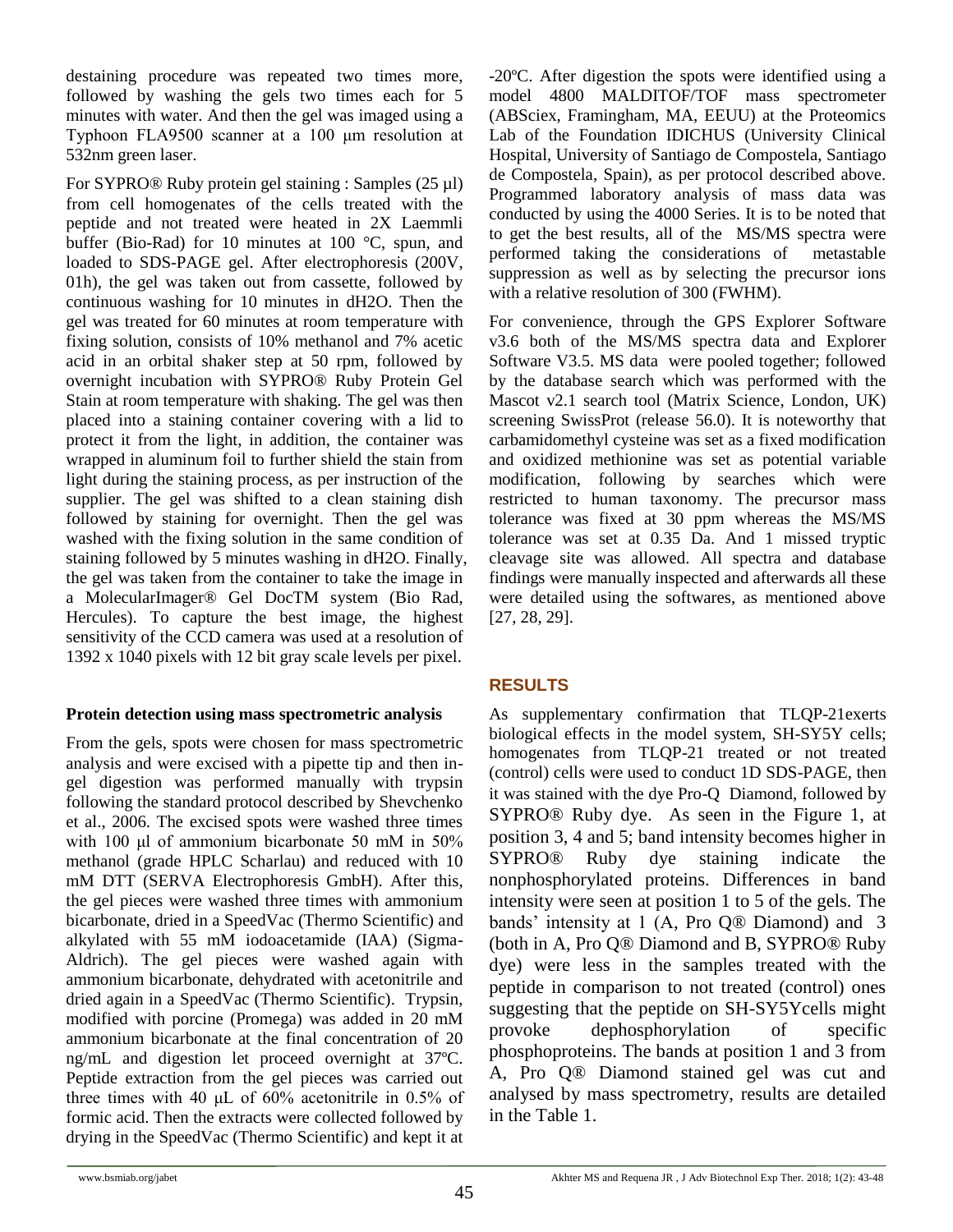

**Figure 1:** Comparative selectivity of A). Pro-Q® Diamond phosphoprotein staining and B). SYPRO® Ruby (total) protein staining. Here the gel, at first, was stained with Pro-Q Diamond dye, then the same gel was subjected to post staining with SYPRO Ruby protein gel stain to picture out of all the proteins of the cell homogenates treated (T) and control (C) with the peptide showing differences in protein expression at position 1, 2, 3, 4 and 5.

A comparison was made among Pro Q® Diamond staining, SYPRO® Ruby protein gel stain and simple 1D SDS-PAGE gels: Several bands with altered intensity in the SYPRO® Ruby experiment were of the same positions in the gels as those in the Pro Q® Diamond, suggesting that both techniques were detecting, to some extent, similar changes. This also suggested that the proteins with altered phosphorylation status were probably abundant proteins, hence their changes were "picked up" by SYPRO® Ruby staining.

**Table 1:** List of proteins with altered expression levels in Pro Q® Diamond stained gel.

| $A-1$ : Control $(C)$             | $A-1$ : Treated $(T)$             |
|-----------------------------------|-----------------------------------|
| Protein 1: Microtubule-associated | Protein 1: Microtubule-associated |
| protein 1B OS= Homo sapiens       | protein 1B OS= Homo sapiens       |
| $GN=MAP1B$ , score: 360.0,        | $GN=MAP1B$ , score: 245.8         |
| MW[kDa]: 270.5                    |                                   |
| Protein 2: Cytoplasmic dynein 1   | Protein 2: DNA dependent          |
| heavy chain1 OS= Homo sapiens     | protein kinase catalytic subunit- |
| $GN = DYNC1H1$ , score: 157.9,    | Homo sapiens (Human), score:      |
| MW[kDa]: 532.1                    | 111.7                             |
| Protein 3: Alpha -2-              | Protein 3: Filamin-A $OS =$ Homo  |
| macroglobulin OS= Homo            | sapiens GN=FLNA, score: 80.5      |
| sapiens GN=A2M, score: 157.2,     |                                   |
| MW[kDa]: 163.2                    |                                   |
| Protein 4: Filamin-A OS= Homo     | Protein 4: Cytoplasmic dynein 1   |
| sapiens GN=FLNA, score: 136.4     | heavy chain1 OS= Homo             |
| , MW[kDa]: 280.6                  | sapiens GN= DYNC1H1, score:       |
|                                   | 41.6                              |

| Protein 5: DNA dependent<br>protein kinase catalytic subunit-<br>Homo sapiens (Human), score:<br>37.5, MW[kDa]: 468.8 | Protein 5: Alpha -2-<br>macroglobulin OS= Homo<br>sapiens GN=A2M, score: 40.0<br>Protein 6: Neuroblast<br>differentiation - associated<br>protein AHNAK OS= Homo<br>sapiens GN= HNAK, score: 38.5<br>, MW[kDa]: 628.7<br>Protein 6: Solute carrier family<br>25 member 42 OS= Homo<br>sapiens GN= SLC25A42, score:<br>34.2, MW[kDa]: 35.4 |
|-----------------------------------------------------------------------------------------------------------------------|-------------------------------------------------------------------------------------------------------------------------------------------------------------------------------------------------------------------------------------------------------------------------------------------------------------------------------------------|
| $A-3$ : Control $(C)$                                                                                                 | $A-3$ : Treated $(T)$                                                                                                                                                                                                                                                                                                                     |
| Protein 1: Protein di sulfide-<br>isomerase A3, OS= Homo<br>sapiens GN=PDIA3, score:<br>266.6, MW[kDa]: 56.7          | Protein 1: Tubulin beta chain OS=<br>Homo sapiens GN=TUBB, score:<br>297.2                                                                                                                                                                                                                                                                |
| Protein 2: Tubulin beta chain<br>OS= Homo sapiens<br>GN=TUBB, score: 232.4,<br>MW[kDa]: 49.6                          | Protein 2: Protein di sulfide-<br>isomerase A3 OS= Homo sapiens<br>$GN = PDIA3$ , score: 286.1                                                                                                                                                                                                                                            |
| Protein 3: Serum albumin<br>precursor -Homo sapiens<br>(Human), score: 211.7,<br>MW[kDa]: 69.3                        | Protein 3: Serum albumin<br>precursor -Homo sapiens<br>(Human), score: 244.2                                                                                                                                                                                                                                                              |
| Protein 4: Tubulin beta-4A<br>chain OS= Homo sapiens<br>GN=TUBB4A, score: 177.6,<br>MW[kDa]: 49.6                     | Protein 4: Tubulin beta-4B chain<br>$OS =$ Homo sapiens<br>GN=TUBB4B, score: 203.0                                                                                                                                                                                                                                                        |
| Protein 5: Tubulin alpha-1A<br>chain OS= Homo sapiens GN=<br>TUBA1A, score:123.7,<br>MW[kDa]: 50.1                    | Protein 5: Adenyl cyclase-<br>associated protein 1 OS= Homo<br>sapiens GN=CAP1, score: 109.9                                                                                                                                                                                                                                              |
| Protein 6: Adenyl cyclase-<br>associated protein 1 OS= Homo<br>sapiens GN=CAP1, score:<br>106.0, MW[kDa]: 51.9        | Protein 6: Tubulin alpha-1A chain<br>$OS =$ Homo sapiens $GN =$<br>TUBA1A, score:107.5                                                                                                                                                                                                                                                    |
| Protein 7: Tryptophan-tRNA<br>ligase, cytoplasmic OS= Homo<br>sapiens GN=WARS, score:<br>104.6, MW[kDa]: 53.1         | Protein 7: Alpha-2-HS<br>glycoprotein<br>$OS = Homo$<br>sapiens GN= AHSG, score:<br>103.9                                                                                                                                                                                                                                                 |
| Protein 8: Alpha-2-HS<br>glycoprotein<br>$OS =$ Homo<br>sapiens GN= AHSG, score:<br>47.6, MW[kDa]: 39.3               | Protein 8: Tryptophan-tRNA<br>ligase ,cytoplasmic OS= Homo<br>sapiens GN= WARS, score:<br>103.0                                                                                                                                                                                                                                           |
|                                                                                                                       | Protein 9: Pyruvate kinase<br>isozymes M1/M2 OS= Homo<br>sapiens GN= PKM, score: 85.6<br>MW[kDa]: 57.9                                                                                                                                                                                                                                    |
|                                                                                                                       | Protein 10:Dihydrolipoyl<br>dehydrogenase, mitochondrial<br>OS= Homo sapiens GN= DLD,<br>score: 37.9, MW[kDa]: 54.1                                                                                                                                                                                                                       |
|                                                                                                                       |                                                                                                                                                                                                                                                                                                                                           |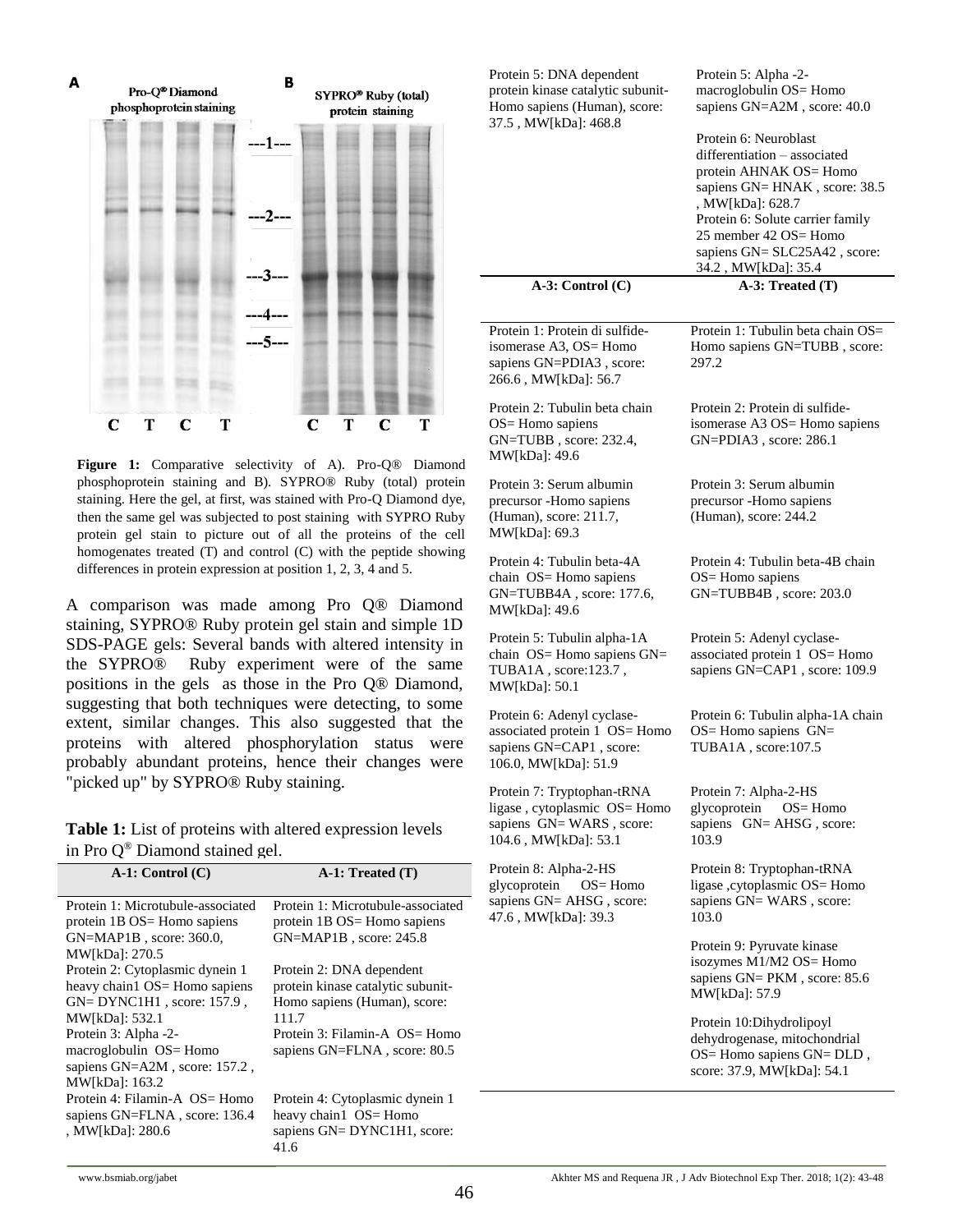Out of the proteins listed in the table 1, several proteins like Microtubule-associated protein 1B (MW 271 kDa), Tubulin beta chain (MW 57), Tubulin beta-4B chain (MW 50), Alpha-2-macroglobulin (MW 163) were of interests, as these are related with neurological and other functions of VGF derived peptide TLQP-21 [27, 29]. Further studies are required to validate the results obtained from mass spectrometry and to illustrate the further downstream consequences with reference to clinical studies.

### **DISCUSSION**

In TLQP-21 treated rat pituitary tumor cell lines (GH3), no difference was found in pERK and pAMPK though there was difference in expression of pAKT and p-p38 [26]. In another study, in rat cerebellar granule cells (CGCs) TLQP-21 was shown to activate ERK½ significantly. Akt phosphorylation was found to be increased after 15 minute of treatment with TLQP-21, while using insulin-like growth factor-1 (IGF-1) phosphorylation of Akt increased further after the same time interval. IGF-1 treatment augmented Akt phosphorylation after 24 and 48 h of incubation whereas TLQP-21 did not modify the amount of phosphorylated Akt, although it is to mentioned here that total Akt and  $\alpha$ tubulin were found to be expressed more than before in both cases in rat CGCs [22].

In another study of TLQP-21 induced signal transduction pathway in mice 3T3-L1 adipocytes, TLQP-21 did not bring any change in expression of Akt (Ser473), PKC (protein kinase C; pan Ser660), p38 (Thr180/Tyr182)and JNK (c-Jun N-terminal kinase; Thr183/Tyr185, PKA and HSL , whereas TLQP-21 increased phosphorylation of AMPK and ERK [6].

From literature review it is evident that this is the first study in human cell line, to observe the effect of the peptide, TLQP-21 whether it modulates the total proteins or the phosphoproteins or not. The significance of the study lies into the fact that it highlights a vital opening point for more advanced exploration into cell signaling by TLQP-21. Further proteomic analysis, followed by 2D Gel- or LC-MALDI TOF/TOF will help us for better understanding in this regard.

#### **ACKNOWLEDGEMENTS**

Md. Shamim Akhter is the recipient of an Erasmus Mundus EXPERTS - II scholarship for doctoral program.

The author declares that no conflict of interest exists.

#### **REFERENCES**

- [1] Schulenberg B, Goodman TN, Aggeler R, Capaldi RA, Patton WF. Characterization of dynamic and steady-state protein phosphorylation using a fluorescent phosphoprotein gel stain and mass spectrometry. Electrophoresis 2004; 25 : 2526-2532.
- [2] Steinberg T, Agnew B, Gee K, Leung W, Goodman T, Schulenberg B, et al. Proteomics 2003; 3: 1128– 1144.
- [3] Martin K, Steinberg T, Cooley L, Gee K, Beechem J, Patton W. Proteomics 2003; 3: 1244–1255.
- [4] Levi A, Eldridge JD., Paterson BM. Molecular cloning of a gene sequence regulated by nerve growth factor. Science 1985; 229 (4711):393-395.
- [5] Possenti R, Eldridge JD., Paterson BM., Grasso A, Levi A. A protein induced by NGF in PC12 cells is stored in secretory vesicles and released through the regulated pathway. EMBO J 1989; 8(8): 2217-2223.
- [6] Possenti R, Muccioli G, Petrocchi P, Cero C, Cabassi A, Vulchanova L. et al. Characterization of a novel peripheral pro-lipolytic mechanism in mice: role of VGF-derived peptide TLQP-21. Biochem J 2012; 441 (1): 511-22.
- [7] Jethwa PH, Warner A, Nilaweera KN, Brameld JM, Keyte JW, Carter, WG et al. VGF-derived peptide, TLQP-21, regulates food intake and body weight in Siberian hamsters. Endocrinology 2007; 148: 4044- 4055.
- [8] Bartolomucci A, Corte GL, Possenti R, Locatelli V, Rigamonti AE, Torsello A, et al. TLQP-21, a VGFderived peptide, increases energy expenditure and prevents the early phase of diet-induced obesity. Proc. Natl. Acad. Sci. U. S. A. 2006; 103 : 14584–14589.
- [9] Stephens SB, Schisler JC, Hohmeier HE, An J, Sun AY, Pitt GS, et al. A VGF-derived peptide attenuates development of type 2 diabetes via enhancement of islet β-cell survival and function. Cell Metab 2012; 16 (1): 33-43. doi: 10.1016/j.cmet.2012.05.011.
- [10] Fairbanks CA, Peterson CD, Speltz RH, Riedl, MS, Kitto, KF, Dykstra, JA, et al. The VGF-derived peptide TLQP-21 contributes to inflammatory and nerve injury induced hypersensitivity. Pain 2014; 155: 1229–1237.
- [11] Chen YC, Pristerá A, Ayub M, Swanwick RS., Karu K, Hamada Y, et al. Identification of a receptor for neuropeptide VGF and its role in neuropathic pain. J Biol Chem 2013; 288 (48): 34638-46.

#### **CONFLICT OF INTEREST**